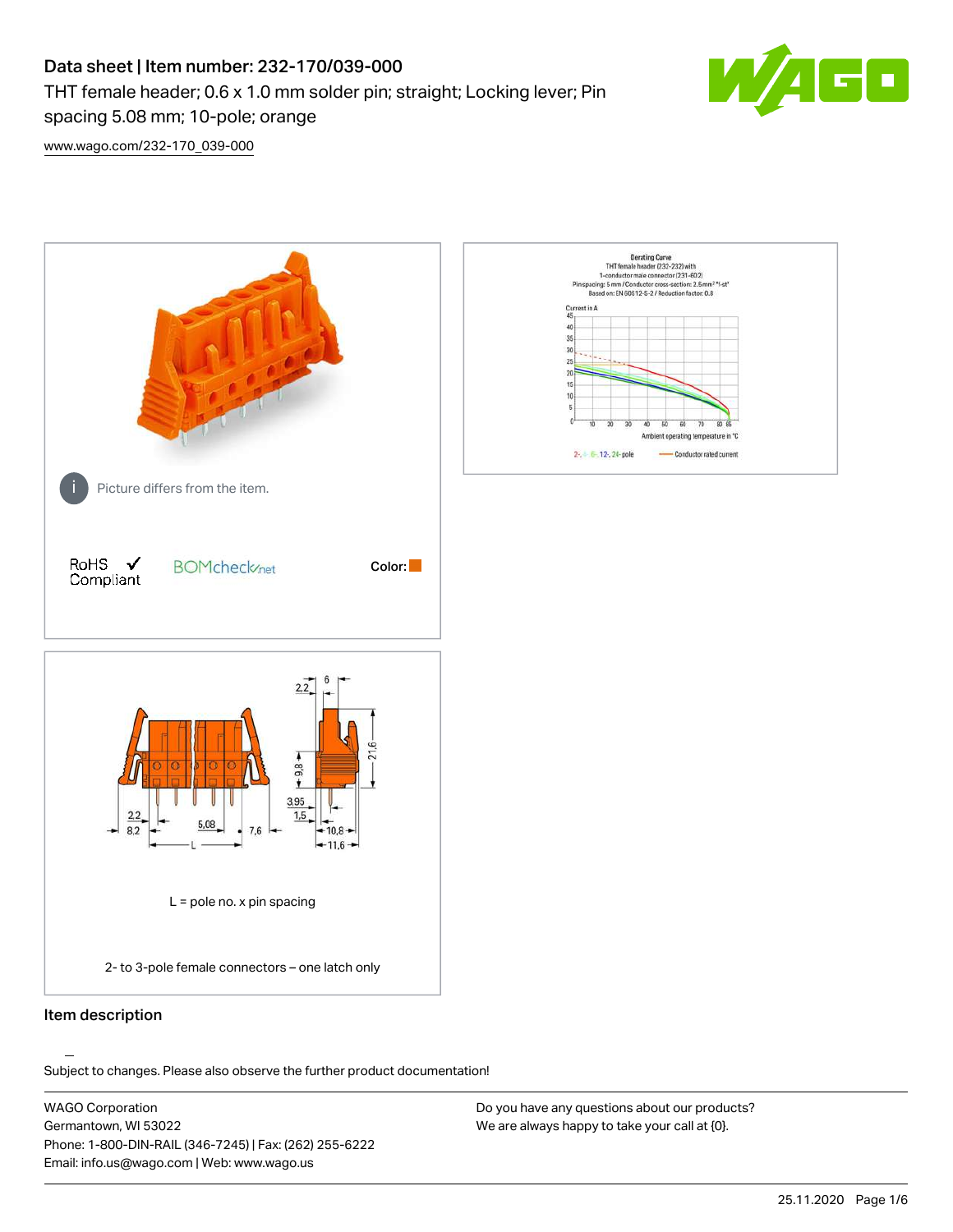

- $\blacksquare$ Horizontal or vertical PCB mounting via straight or angled solder pins
- $\blacksquare$ For board-to-board and board-to-wire connections
- Touch-proof PCB outputs  $\blacksquare$
- П Easy-to-identify PCB inputs and outputs
- П With coding fingers

#### Safety information 1:

The MCS - MULTI CONNECTION SYSTEM includes connectors without breaking capacity in accordance with DIN EN 61984. When used as intended, these connectors must not be connected/disconnected when live or under load. The circuit design should ensure header pins, which can be touched, are not live when unmated.

#### Data Electrical data

# Ratings per IEC/EN 60664-1

| Ratings per                 | IEC/EN 60664-1                                                       |
|-----------------------------|----------------------------------------------------------------------|
| Rated voltage (III / 3)     | 320 V                                                                |
| Rated surge voltage (III/3) | 4 <sub>k</sub> V                                                     |
| Rated voltage (III/2)       | 320 V                                                                |
| Rated surge voltage (III/2) | 4 <sub>k</sub> V                                                     |
| Nominal voltage (II/2)      | 630 V                                                                |
| Rated surge voltage (II/2)  | 4 <sub>k</sub> V                                                     |
| Rated current               | 12A                                                                  |
| Legend (ratings)            | (III / 2) $\triangleq$ Overvoltage category III / Pollution degree 2 |

#### Ratings per UL 1059

| Approvals per                  | UL 1059 |
|--------------------------------|---------|
| Rated voltage UL (Use Group B) | 300 V   |
| Rated current UL (Use Group B) | 15 A    |
| Rated voltage UL (Use Group D) | 300 V   |
| Rated current UL (Use Group D) | 10 A    |

#### Ratings per UL 1977

| Rated voltage UL 1977        | ANN N<br>. ור                                    |
|------------------------------|--------------------------------------------------|
| Rated<br>l current I II–1977 | ، ت<br>$\sim$ $\sim$ $\sim$ $\sim$ $\sim$ $\sim$ |

Subject to changes. Please also observe the further product documentation!

WAGO Corporation Germantown, WI 53022 Phone: 1-800-DIN-RAIL (346-7245) | Fax: (262) 255-6222 Email: info.us@wago.com | Web: www.wago.us

Do you have any questions about our products? We are always happy to take your call at {0}.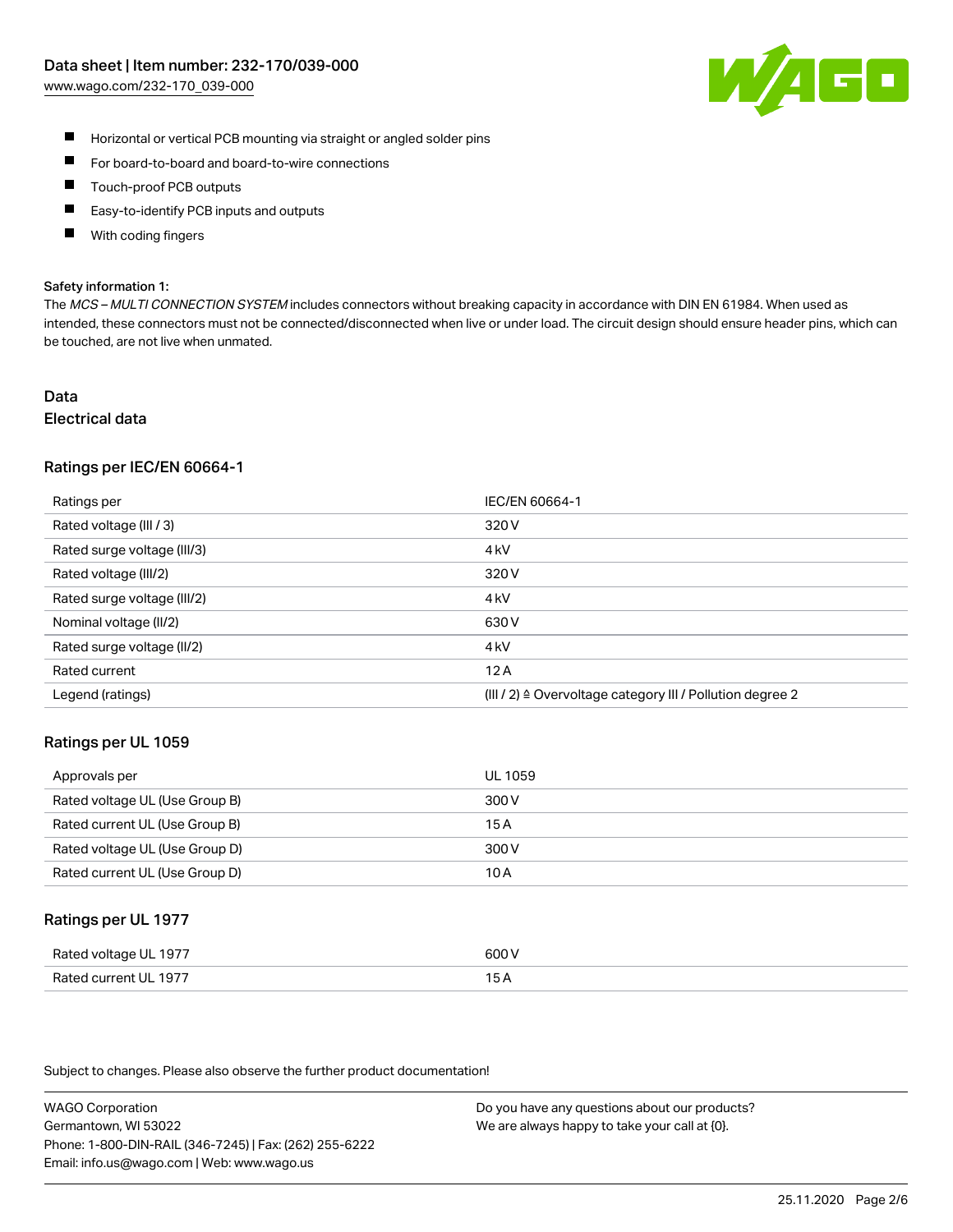

## Ratings per CSA

| Approvals per                   | CSA   |
|---------------------------------|-------|
| Rated voltage CSA (Use Group B) | 300 V |
| Rated current CSA (Use Group B) | 15 A  |
| Rated voltage CSA (Use Group D) | 300 V |
| Rated current CSA (Use Group D) | 10 A  |

## Connection data

| Pole No.                          | 10 |
|-----------------------------------|----|
| Total number of connection points | 10 |
| Total number of potentials        | 10 |
| Number of connection types        |    |
| Number of levels                  |    |

## Physical data

| Pin spacing                          | 5.08 mm / 0.2 inch         |
|--------------------------------------|----------------------------|
| Width                                | 66.6 mm / 2.622 inch       |
| Height                               | 26.6 mm / 1.047 inch       |
| Height from the surface              | 21.6 mm / 0.85 inch        |
| Depth                                | 11.6 mm / 0.457 inch       |
| Solder pin length                    | 5 <sub>mm</sub>            |
| Solder pin dimensions                | $0.6 \times 1$ mm          |
| Drilled hole diameter with tolerance | $1.3$ <sup>(+0.1)</sup> mm |

## Plug-in connection

| Contact type (pluggable connector) | Female connector/socket |
|------------------------------------|-------------------------|
| Connector (connection type)        | for PCB                 |
| Mismating protection               | No                      |
| Mating direction to the PCB        | 90 $^{\circ}$           |
| Locking of plug-in connection      | locking lever           |

## PCB contact

| PCB contact                         | THT                                        |
|-------------------------------------|--------------------------------------------|
| Solder pin arrangement              | over the entire female connector (in-line) |
| Number of solder pins per potential |                                            |

Subject to changes. Please also observe the further product documentation!

| <b>WAGO Corporation</b>                                | Do you have any questions about our products? |
|--------------------------------------------------------|-----------------------------------------------|
| Germantown, WI 53022                                   | We are always happy to take your call at {0}. |
| Phone: 1-800-DIN-RAIL (346-7245)   Fax: (262) 255-6222 |                                               |
| Email: info.us@wago.com   Web: www.wago.us             |                                               |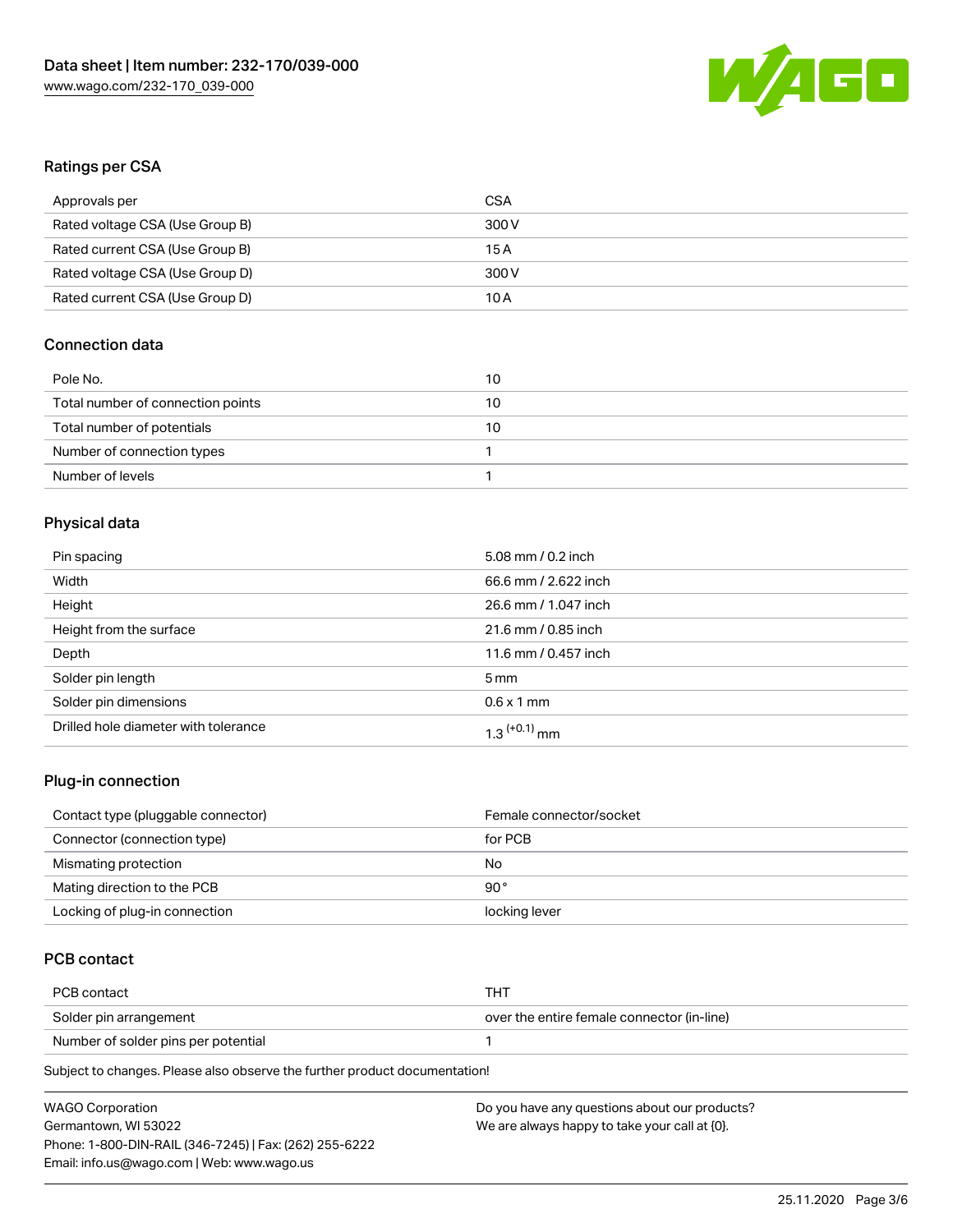

## Material Data

| Color                       | orange           |
|-----------------------------|------------------|
| Material group              |                  |
| Insulation material         | Polyamide (PA66) |
| Flammability class per UL94 | V <sub>0</sub>   |
| Contact material            | Copper alloy     |
| Contact plating             | tin-plated       |
| Fire load                   | $0.169$ MJ       |
| Weight                      | 10.2 g           |

#### Environmental Requirements

| Limit temperature range | $-60+85 °C$ |
|-------------------------|-------------|
|-------------------------|-------------|

## Commercial data

| Product Group         | 3 (Multi Conn. System) |
|-----------------------|------------------------|
| Packaging type        | <b>BOX</b>             |
| Country of origin     | DE                     |
| <b>GTIN</b>           | 4044918578790          |
| Customs tariff number | 85366990990            |

## Approvals / Certificates

#### Ship Approvals

| Logo          | Approval                                  | <b>Additional Approval Text</b> | Certificate<br>name                 |
|---------------|-------------------------------------------|---------------------------------|-------------------------------------|
| ABS           | <b>ABS</b><br>American Bureau of Shipping | $\overline{\phantom{a}}$        | $19 -$<br>HG15869876-<br><b>PDA</b> |
| <b>BUREAU</b> | BV<br>Bureau Veritas S.A.                 | IEC 60998                       | 11915/D0 BV                         |

#### UL-Approvals

|      |          |                          | Certificate |
|------|----------|--------------------------|-------------|
| Logo | Approval | Additional Approval Text | name        |
|      | UL       | <b>UL 1977</b>           | E45171      |

UL International Germany GmbH

Subject to changes. Please also observe the further product documentation!

| WAGO Corporation                                       | Do you have any questions about our products? |
|--------------------------------------------------------|-----------------------------------------------|
| Germantown. WI 53022                                   | We are always happy to take your call at {0}. |
| Phone: 1-800-DIN-RAIL (346-7245)   Fax: (262) 255-6222 |                                               |
| Email: info.us@wago.com   Web: www.wago.us             |                                               |
|                                                        |                                               |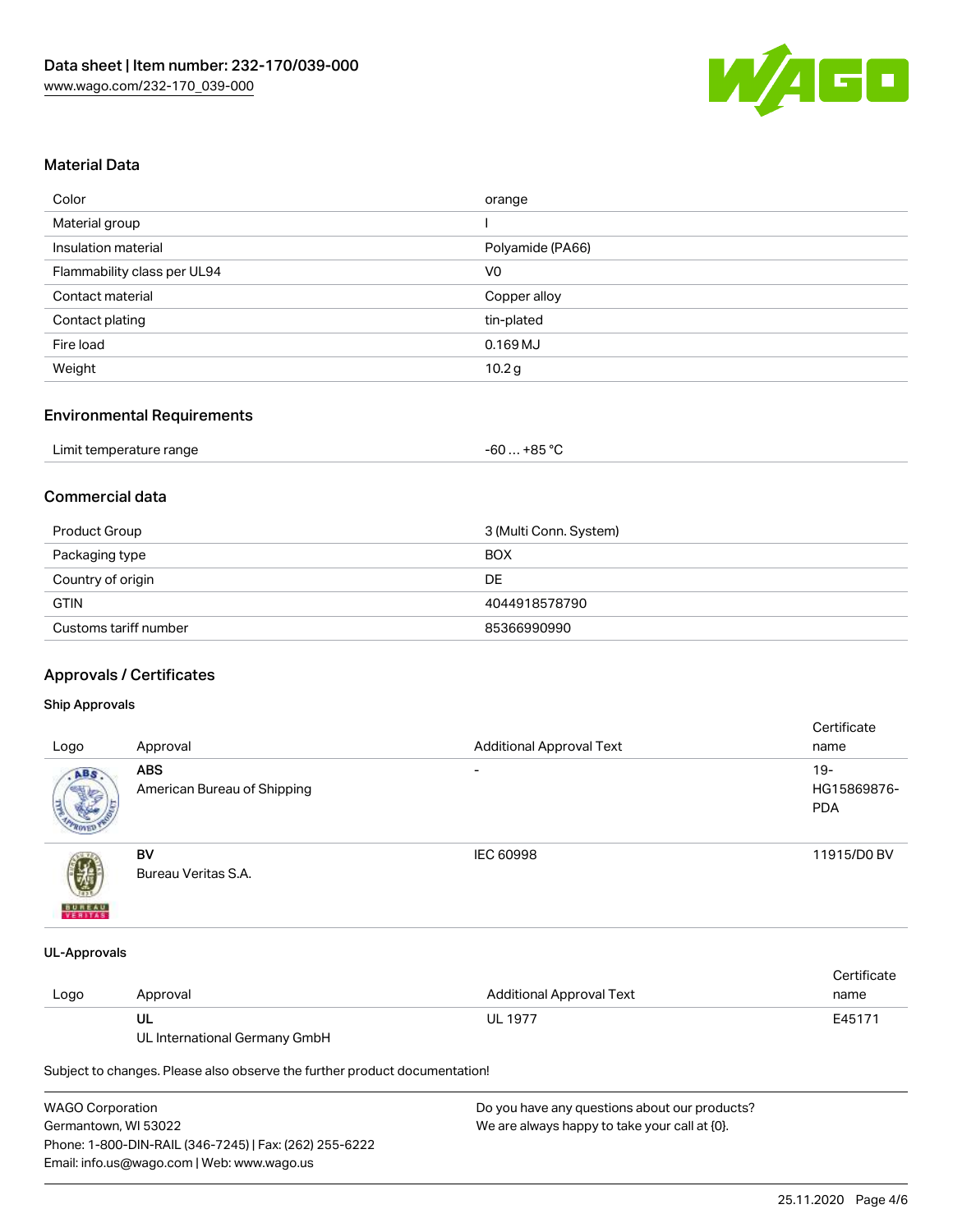



UR Underwriters Laboratories Inc. UL 1059 E45172

sec. 18

## Counterpart



Item no.231-640 1-conductor male connector; 2.5 mm²; Pin spacing 5.08 mm; 10-pole; 2,50 mm²; orange [www.wago.com/231-640](https://www.wago.com/231-640)

## Compatible products

Email: info.us@wago.com | Web: www.wago.us

| ×<br>۰, | ×<br>۰.<br>× | ۰, |  |
|---------|--------------|----|--|

|                                   | Item no.: 231-661                                                                                                                                                                | Test plugs for female connectors; for 5 mm and 5.08 mm pin spacing; 2,50 mm <sup>2</sup> ; light gray |               | www.wago.com/231-661 |  |
|-----------------------------------|----------------------------------------------------------------------------------------------------------------------------------------------------------------------------------|-------------------------------------------------------------------------------------------------------|---------------|----------------------|--|
| <b>Downloads</b><br>Documentation |                                                                                                                                                                                  |                                                                                                       |               |                      |  |
| <b>Additional Information</b>     |                                                                                                                                                                                  |                                                                                                       |               |                      |  |
| Technical explanations            |                                                                                                                                                                                  | Apr 3, 2019                                                                                           | pdf<br>3.6 MB | Download             |  |
| <b>CAD files</b>                  |                                                                                                                                                                                  |                                                                                                       |               |                      |  |
| CAD data                          |                                                                                                                                                                                  |                                                                                                       |               |                      |  |
|                                   | 2D/3D Models 232-170/039-000                                                                                                                                                     |                                                                                                       | <b>URL</b>    | Download             |  |
| <b>CAE</b> data                   |                                                                                                                                                                                  |                                                                                                       |               |                      |  |
|                                   | EPLAN Data Portal 232-170/039-000                                                                                                                                                |                                                                                                       | <b>URL</b>    | Download             |  |
|                                   | ZUKEN Portal 232-170/039-000                                                                                                                                                     |                                                                                                       | URL           | Download             |  |
| <b>PCB Design</b>                 |                                                                                                                                                                                  |                                                                                                       |               |                      |  |
|                                   | Symbol and Footprint 232-170/039-000                                                                                                                                             |                                                                                                       | <b>URL</b>    | Download             |  |
|                                   | Subject to changes. Please also observe the further product documentation!                                                                                                       |                                                                                                       |               |                      |  |
| <b>WAGO Corporation</b>           | Do you have any questions about our products?<br>Germantown, WI 53022<br>We are always happy to take your call at {0}.<br>Phone: 1-800-DIN-RAIL (346-7245)   Fax: (262) 255-6222 |                                                                                                       |               |                      |  |